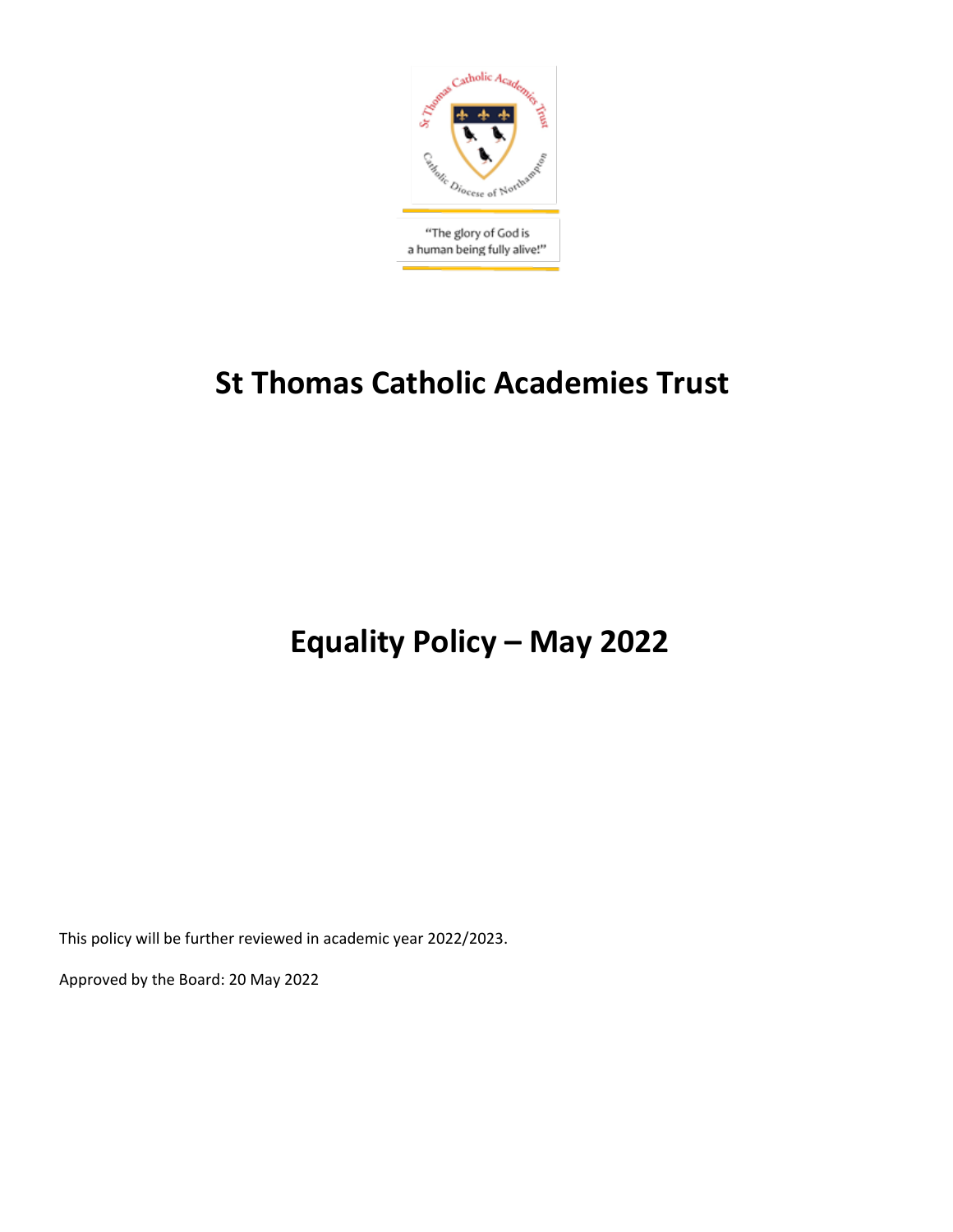Summary of significant changes:

| Change   | Detail                               | Reason                                                             |  |  |
|----------|--------------------------------------|--------------------------------------------------------------------|--|--|
| Removed  | Give learners access to a balance of | This is not possible where there may be only one or two            |  |  |
|          | teachers by gender across key stages | teachers in a key stage in a school                                |  |  |
| Removed  | Out of date plan in Appendix 1       | The plan has expired                                               |  |  |
| Change   | LGB to LGBT+ throughout              | This is a more inclusive representation                            |  |  |
| Addition | Equalities assessment of this policy | It is in the Action Plan for all policies to include an Equalities |  |  |
|          |                                      | Assessment from Sept 2023 onwards                                  |  |  |
| Addition | New plan in Appendix 1 that will be  | With a new post-holder in place from September 2022, we            |  |  |
|          | added to next year.                  | will focus on developing understanding of areas for                |  |  |
|          |                                      | improvement in short term                                          |  |  |

This Policy should be read in conjunction with the Safeguarding Policy and following school policies and documentation.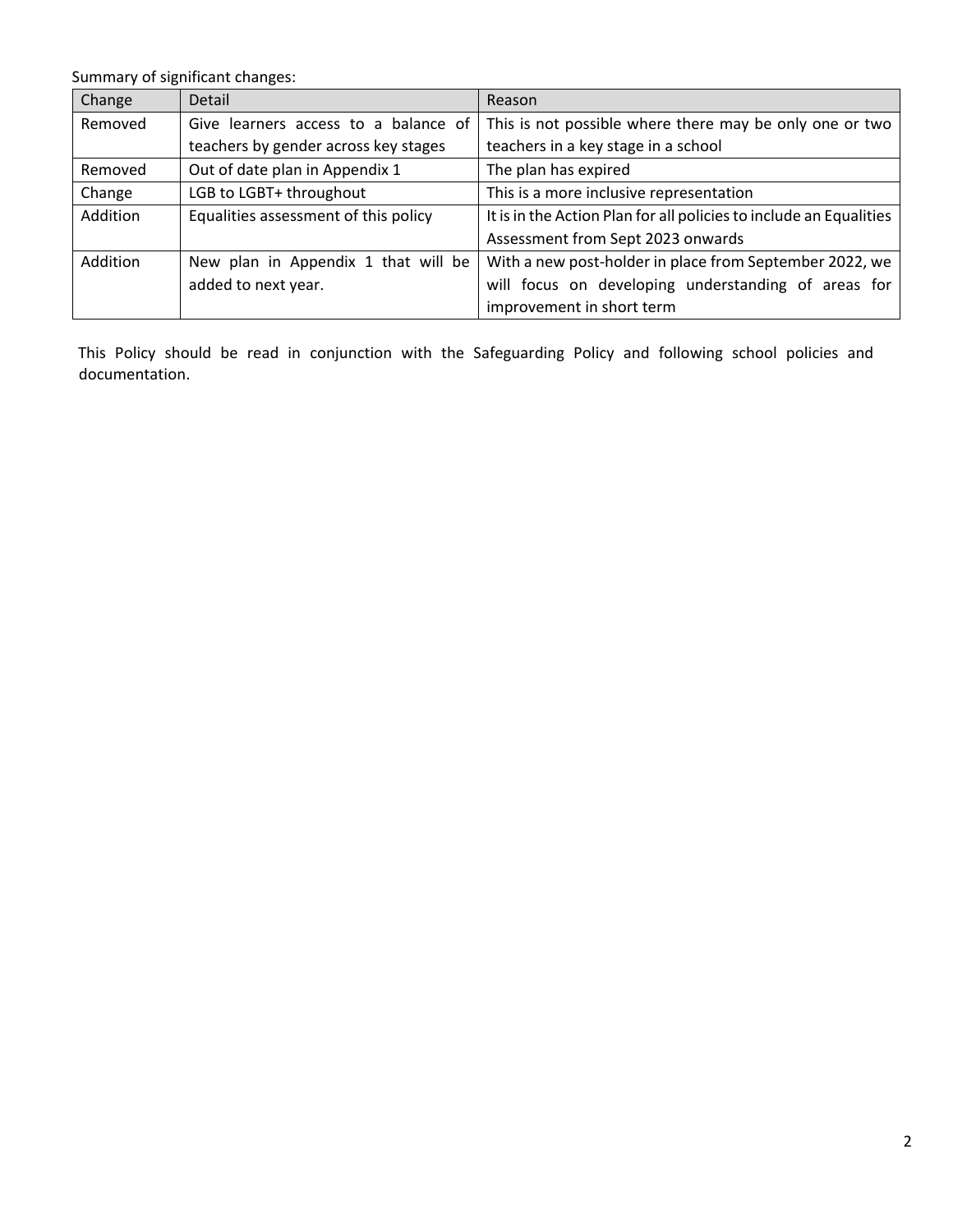## **1.0 Rationale:**

The Directors of the Trust, Local Academy Committee Governors, and Trust and school leaders value each member of every school community as an individual created in the image of God. We are committed to the implementation of a policy to achieve equality of opportunity for all staff, students, Directors, Local Academy Committee Governors and visitors, meeting the requirements of the Equality Act 2010 as we do so. Equality does not mean treating everyone the same; it means treating people fairly, with respect, having regard for their rights and wishes. Sometimes, this might mean giving people extra help so that they have the same chances.

The purpose of the legislation is to bring together existing equalities legislation. These are the Equal Pay Act of 1970, the Sex Discrimination Act 1975, the Race Relations Act of 1976, the Race Relations (Amendment) Act 2000, the Disability Discrimination Act 1995 and three major statutory instruments of recent years protecting discrimination in employment on grounds of religion or belief, sexual orientation and age. It also builds on the 2006 Equality Act which instigated the Equality and Human Rights Commission. The 2010 Act imposes equality duties in respect of each of the equality strands (now called protected characteristics).

The protected characteristics are:

- Age (refers to school employees but not to the treatment of students / prospective students)
- Disability
- Gender re-assignment
- Marriage and Civil Partnerships (Only in relation to employees)
- Pregnancy and maternity
- Race
- Religion or belief
- Sex
- Sexual orientation

The Equality Act has a single equality duty of positively combating inequality. The definition of equality is wider than it has been before (see above) and requirements that in the past have been seen as good practice are now legally enforceable. In order to meet the requirements of the Equality Act, the Trust will give 'due regard' to the need to:

- Eliminate Unlawful Discrimination, harassment, victimisation and any other conduct prohibited by the Act
- Advance Equality of Opportunity, between persons who share a relevant protected characteristic and persons who do not share it

• Foster Good Relations between persons who share a relevant protected characteristic and persons who do not share it.

#### **2.0 Aims and Values:**

• Remove or minimise disadvantages suffered by persons who share a relevant protected characteristic (RPC) that is connected to that characteristic.

• Take steps to meet the needs of persons who share a relevant protected characteristic (RPC) that is different from the needs of persons who do not share it.

• To encourage participation where it is disproportionally low for a recognised group in school.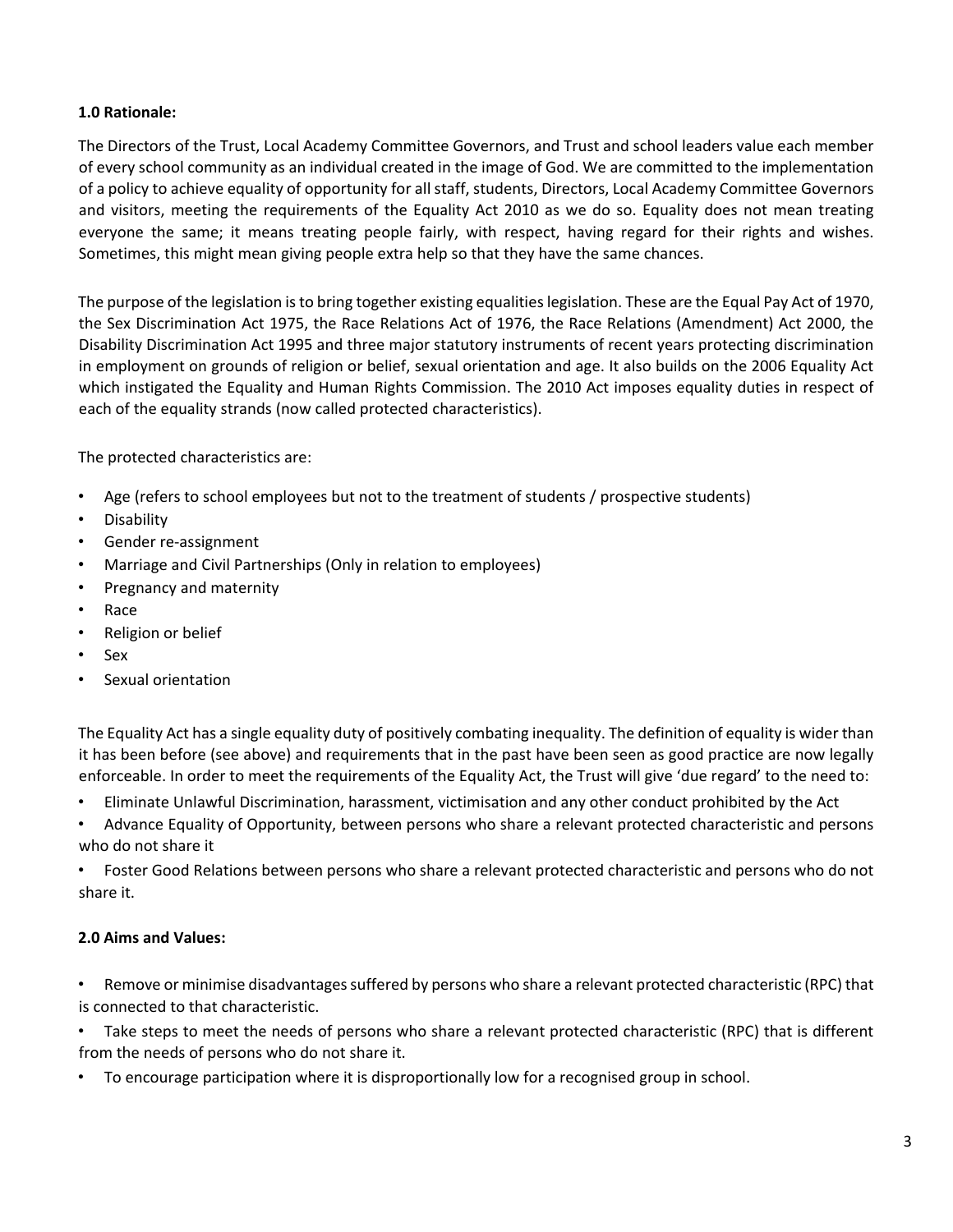• The Trust is committed to providing a curriculum that enhances the education of all students, regardless of their gender, race, class or religion or any other protected characteristic.

• Celebrate the fact that the community, of which the Trust plays an integral part, has a rich diversity of age, gender, ability, culture and religion. The Trust is therefore committed to ensuring that all are given every opportunity to develop their talents to the full.

• The Trust is determined to prepare all students for a life of working with others in a community which is richly diverse socially, culturally and religiously. The Trust hopes to achieve this by offering them the experience of life in a community founded on Gospel values and working together in harmony.

• As a Catholic community the Trust has the duty to care for all, with preferential consideration for the poor, and to ensure that we provide for those who are socially, academically, physically or emotionally disadvantaged.

## **3.0 Involvement, consultation, and monitoring**

The Board of Directors and Local Academy Committee are involved in the analysis of equality policy data through examination of the following:

- School Census data
- Attendance data
- SIMS
- Participation in extra-curricular provision
- IDSR & FFT Live
- Exclusion information
- Behaviour information
- Racist Incidents and Bullying log

• Regular assessment and analysis of student performance data broken down by ethnicity, gender and all vulnerable groups which informs Appraisal information for all teaching staff.

- Consultations of stakeholders through School Self Evaluation.
- Continuous monitoring by all levels of school management the Board of Directors and the Local Academy Committee.
- School Development Plan consultation
- Policy review
- Monitoring of staffing trends by the Board of Directors and the Local Academy Committee.
- Equality issues are actively promoted through the implementation of all school and Trust policies.
- Pupil Premium Information.

## **4.0 Data about Employees**

The Trust is totally committed to protecting the confidentiality of its community and adheres to the Data Protection Act/GDPR. All schools within the Trust collect and analyse a range of profile information for our staff, Directors and Local Academy Committee Governors:

- Applications for employment
- Staff profile
- Governing Board profile
- CPD and training
- Disciplinary and grievance cases
- Staff Appraisal
- Exit Surveys from staff who leave.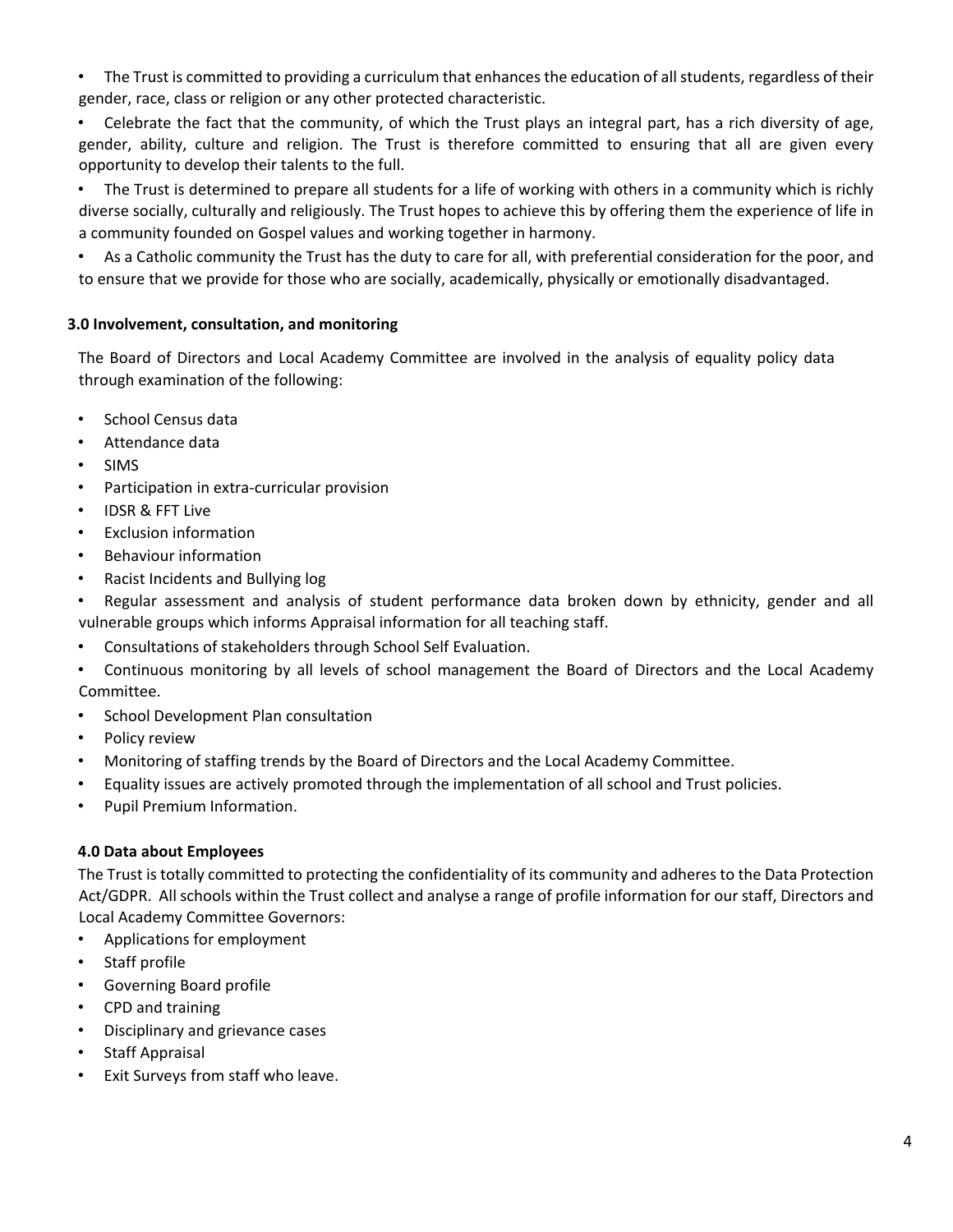## **5.0 Staffing and Staff Development**

Directors recognise the need for positive role models and fair distribution of responsibility among staff. Therefore, we aim to:

- Encourage the career development and aspirations of all Trust staff
- Provide staff with training and development, which will increase awareness of the needs of different groups of learners
- Ensure that access to opportunities for professional development is monitored on equality grounds

## **6.0 Staff Recruitment**

• At least one member of a staff recruitment panel will have completed Safer Recruitment Training and all panel members will be aware of what they should do to avoid discrimination and ensure equality and good practice throughout the recruitment and selection process.

- Equality policies and practices are covered in the induction of new staff, trainee teachers Directors and Governors.
- All temporary staff are made aware of equality policies and practices.
- Employment policy and procedures are reviewed regularly to check conformity with legislation and impact

#### **Note:**

Under the Equality Act 2010, a Voluntary Aided Faith School can claim that a certain religious denomination or belief is considered to be a genuine occupational requirement of that role. This applies particularly to those roles that provide spiritual leadership e.g. Headteacher, Deputy Headteacher, Head of RE Department and usually for RE teachers. However, this would not apply for all staff in school. In addition, there are also instances in which a job will qualify for a genuine occupational qualification on the grounds of gender. However, only in very few instances would this be permissible, for example, where the job is likely to involve physical contact with members of the opposite sex, where matters of decency or privacy are involved.

#### **7.0 Equality Legislation Guidance**

This single Equality Policy replaces the individual Race, Disability Gender, Sexual Orientation, Transgender and gender reassignment policies. However, the following descriptors are still relevant in current legislation.

#### **7.1 Race**

The term race includes colour, ethnic origin, nationality, national origin and citizenship as well as race.

#### **The Race Equality Duty.**

#### **What is it?**

The Race Relations (Amendment) Act 2000 (which includes the Race Equality Duty) amended the Race Relations Act 1976. It came into effect from April 2001.

#### **Who is covered?**

Learners, parents/carers, prospective learners and parents/carers, staff, job applicants, governors and others using school facilities

#### **General duties:**

- Tackle racial discrimination
- Promote equality of opportunity
- Promote good relations between persons of different racial groups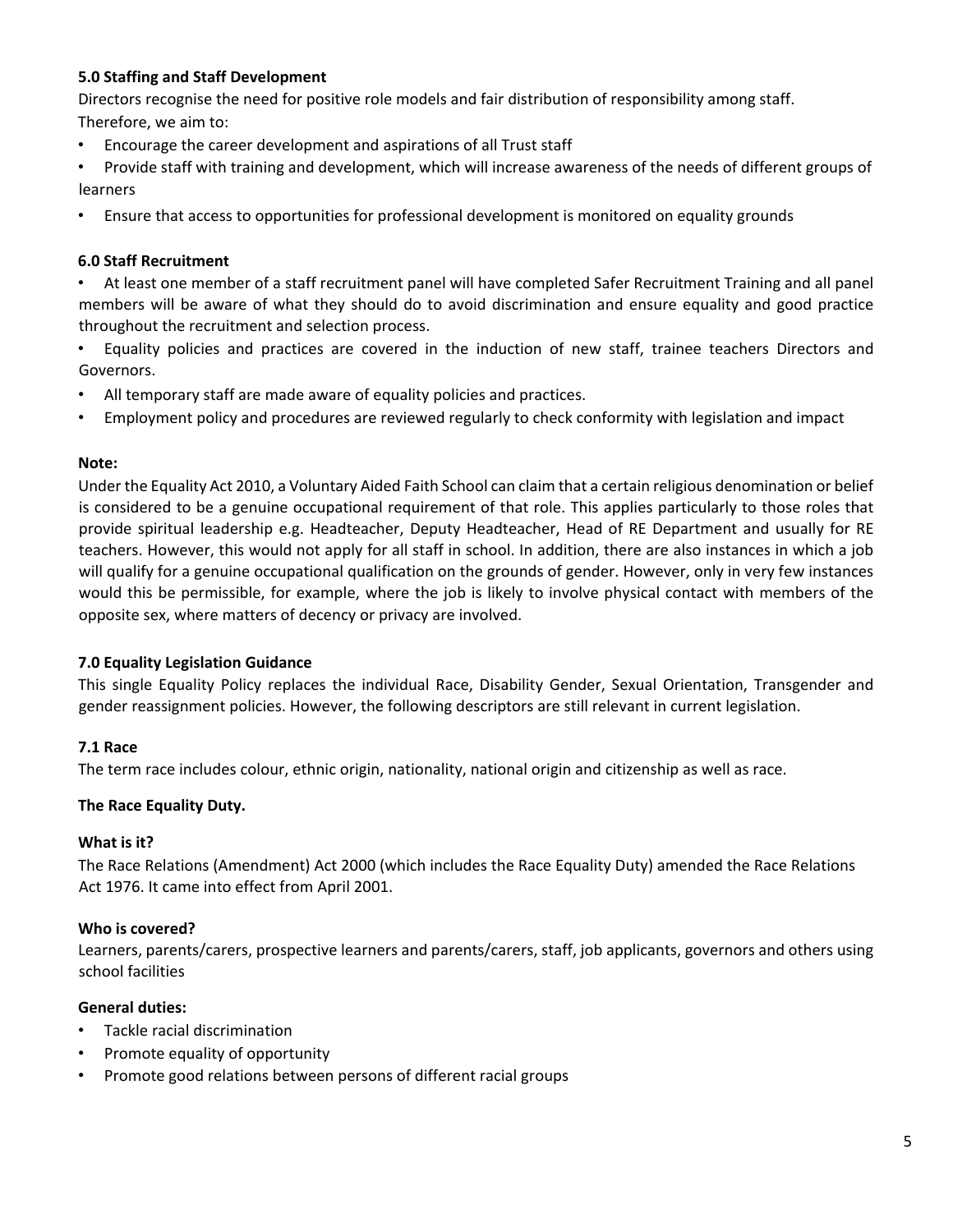## **Specific duties:**

- From May 2002 publish a Race Equality Policy which includes an implementation strategy or action plan
- (effectively a Race Equality Scheme), monitor it annually and review it every three years
- Involve appropriate and diverse stakeholders in developing the policy
- Monitoring the impact of the school's policies on learners' performance and progress
- Provide ethnic monitoring data on their staff

## **Reporting racist incidents in schools:**

Schools are required to have in place a procedure for dealing with and reporting racist incidents, which includes providing an annual summary of racist incidents to the Local Academy Committee.

## **7.2 Disability**

## **What is a disability?**

Disability is a physical or mental impairment which has an effect on a person's ability to carry out normal day- to- day activities. That effect must be:

- substantial (more than minor or trivial)
- adverse
- long-term (it has lasted, or is likely to last, for at least a year or for the rest of the life of the person affected)

There is no need for a person to have a specific, medically-diagnosed cause for their impairment – what matters is the effect of the impairment, not the cause. Examples include hearing or sight impairments, a significant mobility difficulty, mental health conditions or learning difficulties. There are many other types of condition, illness or injury that can result in a person being *disabled* (e.g. diabetes, asthma, cancer, arthritis, epilepsy, multiple sclerosis, heart conditions, facial disfigurement).

## **General duties**

- Promote equality of opportunity
- Eliminate unlawful discrimination
- Eliminate disability-related harassment
- Promote positive attitudes towards disabled people
- Encourage disabled people's participation in public life
- Take steps to take into account people's disabilities.

#### **Specific duties**

From December 2006 for secondary schools must prepare and publish a disability equality scheme, monitor it annually and review it every three years. Schools must involve disabled people in the development of the scheme and set out in their scheme:

- how disabled people have been involved in its preparation
- their arrangements for gathering information on the effect of the school's policies on:
- the recruitment, development, and retention of disabled employees
- the educational opportunities available to and the achievements of disabled learners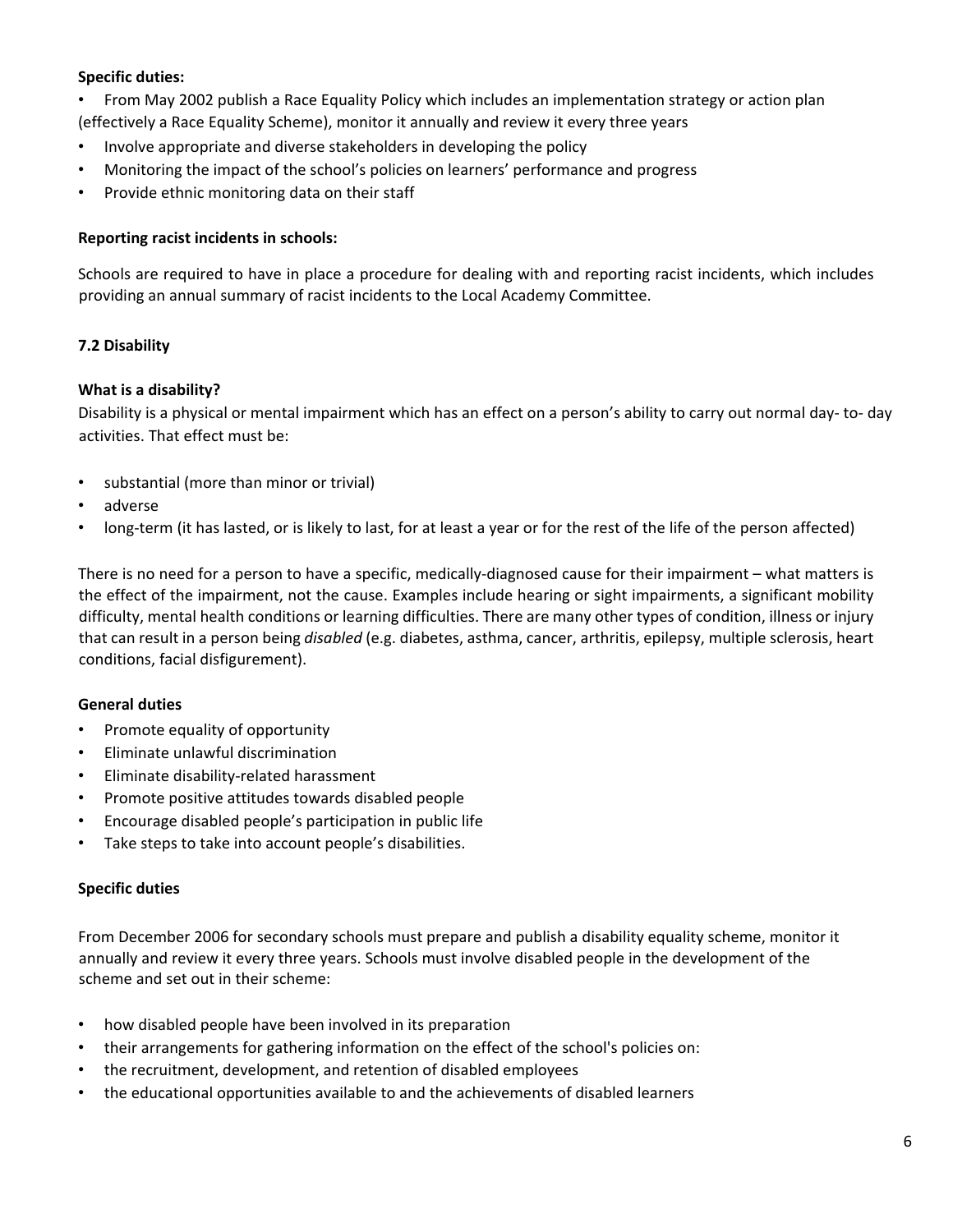- the school's methods for assessing the impact of its current or proposed policies and practices on disability equality
- the steps the school is going to take to meet the general duty (the school's action plan)
- the arrangements for using information to support the review of the action plan and to inform subsequent schemes.

## **7.3 Gender**

The term gender includes boys, girls, men and women, and transgender/transsexual people. Sexual orientation is a distinct protected characteristic.

#### **What is the difference between sex and gender?**

• Sex refers to biological status as male or female. It includes physical attributes such as sex chromosomes, gonads, sex hormones, internal reproductive structures, and external genitalia.

• Gender is a term that is often used to refer to ways that people act, interact, or feel about themselves, which are associated with boys/men and girls/women. While aspects of biological sex are the same across different cultures, aspects of gender may not be.

## **Sexual Orientation**

**Heterosexism** is any prejudice and discrimination against individuals and groups who are lesbian, gay, bisexual, Transgender (LGBT+) or are perceived to be so. It is based on the assumption that everyone is or should be heterosexual. Expressions of dislike, contempt or fear based on heterosexism are usually known as **homophobia**, although **lesophobia** and **biphobia** are also coming into use.

Whether through institutional practice or personal behaviour, the prevalence of heterosexism is likely to mean that LGBT+ people feel excluded and unsafe. This effect can be mitigated by an actively welcoming and supportive environment. **Sexual orientation** is defined as an individual's sexual orientation towards people of the same sex as her or him (gay or lesbian), people of the opposite sex (heterosexual) or people of both sexes (bisexual).

## **General duties**

- Eliminate unlawful discrimination and harassment
- Promote equality of opportunity between male and female learners and between men and women
- Promote good relations

## **Specific duties**

• From April 2007, prepare and publish a Gender Equality Scheme, showing how the school will meet its general and specific duties and set out its gender equality objectives, as well as its plans for stakeholder consultation and impact assessment

Monitor the scheme annually and review it every three years.

#### **Transgenderism and gender re-assignment**

Transgender is an umbrella term used to describe people whose gender identity or gender expression differs from that usually associated with their birth sex. Gender re-assignment is the process a transgender person goes through to change sex.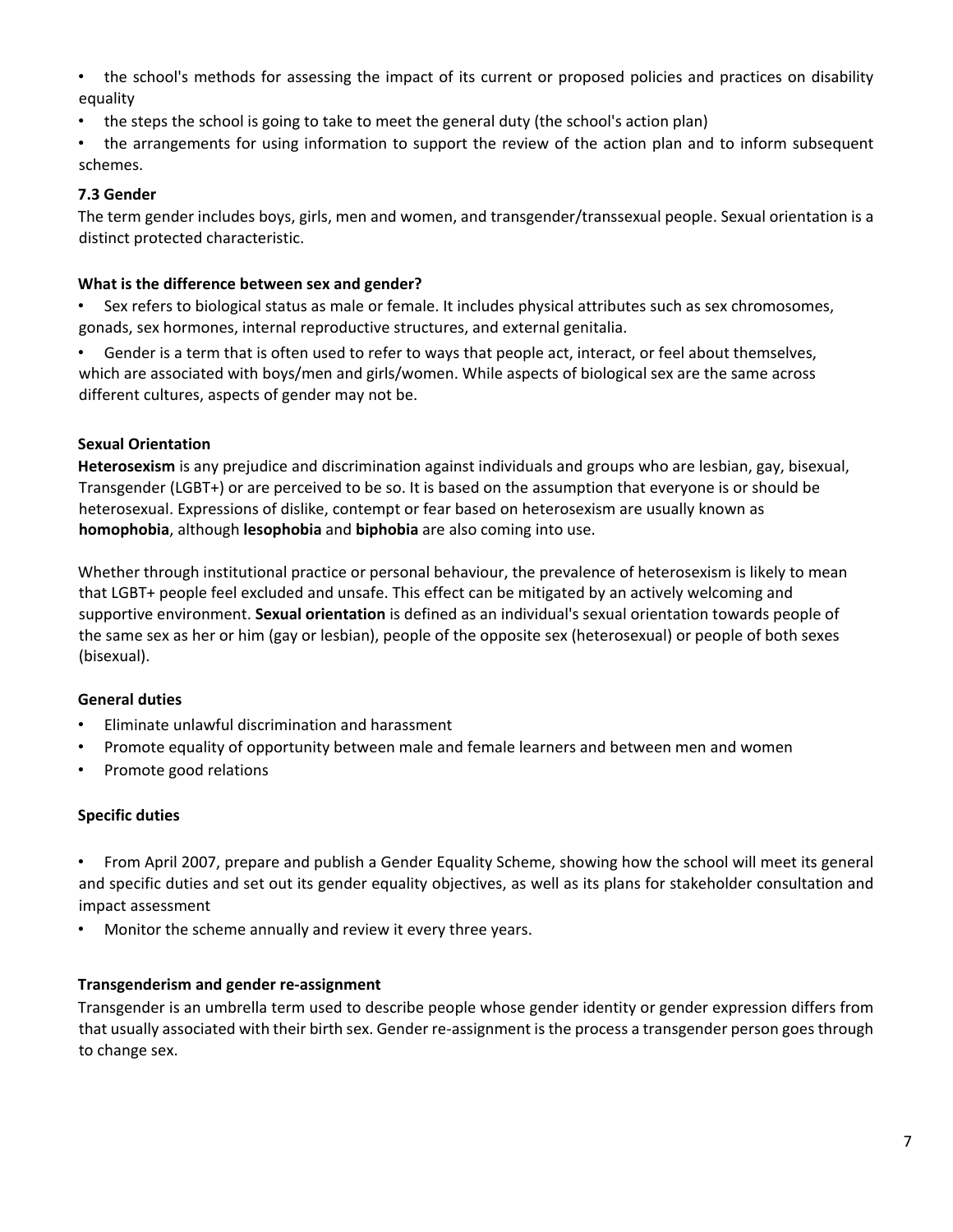#### **Publicising this Policy**

This Policy is a public document that is available to any interested stakeholder and is published on all our school Websites. The annual report of non-confidential staff and student data is presented to the Local Academy Committee and reported back to the STCAT Board of Directors. The annual report is used in conjunction with other relevant data, documentation, and policies, to inform the schools equality objective planning and the review of previous objectives. The Board of Directors and Local Academy Committee have a legal obligation to report on the schools single Equality Annual Review. The Board of Directors and Local Academy Committee are responsible for ensuring that the school complies with the current Equality Legislation and that this policy including its related procedures and practices are implemented.

## **This policy will be reviewed as part of a two-year cycle.**

#### EQUALITIES MONITORING:

| To what extent does this policy have any                                           | Assessment:                                                                                                     |  |  |  |
|------------------------------------------------------------------------------------|-----------------------------------------------------------------------------------------------------------------|--|--|--|
| implications for people of relevant<br>characteristics<br>protected<br>(RPC)<br>as | This policy has implications for all of the RPC groups.<br>The policy represents the intent of the Directors of |  |  |  |
| outlined below?                                                                    | the Trust to ensure that equality and respect for the                                                           |  |  |  |
|                                                                                    | individual is placed at the heart of our Trust and is a                                                         |  |  |  |
| Age                                                                                | direct reflection of the aims of our organisation.                                                              |  |  |  |
| Disability                                                                         |                                                                                                                 |  |  |  |
| Gender reassignment                                                                | The policy itself does not accentuate the risk of                                                               |  |  |  |
| Marriage and civil partnership                                                     | discrimination or unfair treatment of any member of                                                             |  |  |  |
| Pregnancy and maternity                                                            | staff or student with RPC.                                                                                      |  |  |  |
| Religion or belief                                                                 |                                                                                                                 |  |  |  |
| <b>Sex</b>                                                                         |                                                                                                                 |  |  |  |
| Sexual orientation                                                                 |                                                                                                                 |  |  |  |
| (Equality Act, 2010)                                                               |                                                                                                                 |  |  |  |
| Will<br>policy<br>this<br>advantage<br><b>or</b>                                   | No.                                                                                                             |  |  |  |
| disadvantage any particular group?                                                 |                                                                                                                 |  |  |  |
| How will this policy, if relevant, promote                                         | This policy will promote equality of opportunity                                                                |  |  |  |
| equality of opportunity across our Trust?                                          | through the implementation of the Action Plan in                                                                |  |  |  |
|                                                                                    | Appendix 1.                                                                                                     |  |  |  |
| Success criteria and monitoring                                                    | <b>Success criteria:</b>                                                                                        |  |  |  |
|                                                                                    | See action plan in Appendix 1.                                                                                  |  |  |  |
|                                                                                    |                                                                                                                 |  |  |  |
|                                                                                    | <b>Monitoring:</b>                                                                                              |  |  |  |
|                                                                                    | Directors will receive an annual progress report<br>on the implementation of the plan in Appendix 1.            |  |  |  |
|                                                                                    | <b>Directors</b><br>and<br>Local Academy<br>Committee                                                           |  |  |  |
|                                                                                    | shall<br>equalities<br>monitoring<br>receive<br>Governors                                                       |  |  |  |
|                                                                                    | information that allows them to monitor for evidence of                                                         |  |  |  |
|                                                                                    | discrimination annually.                                                                                        |  |  |  |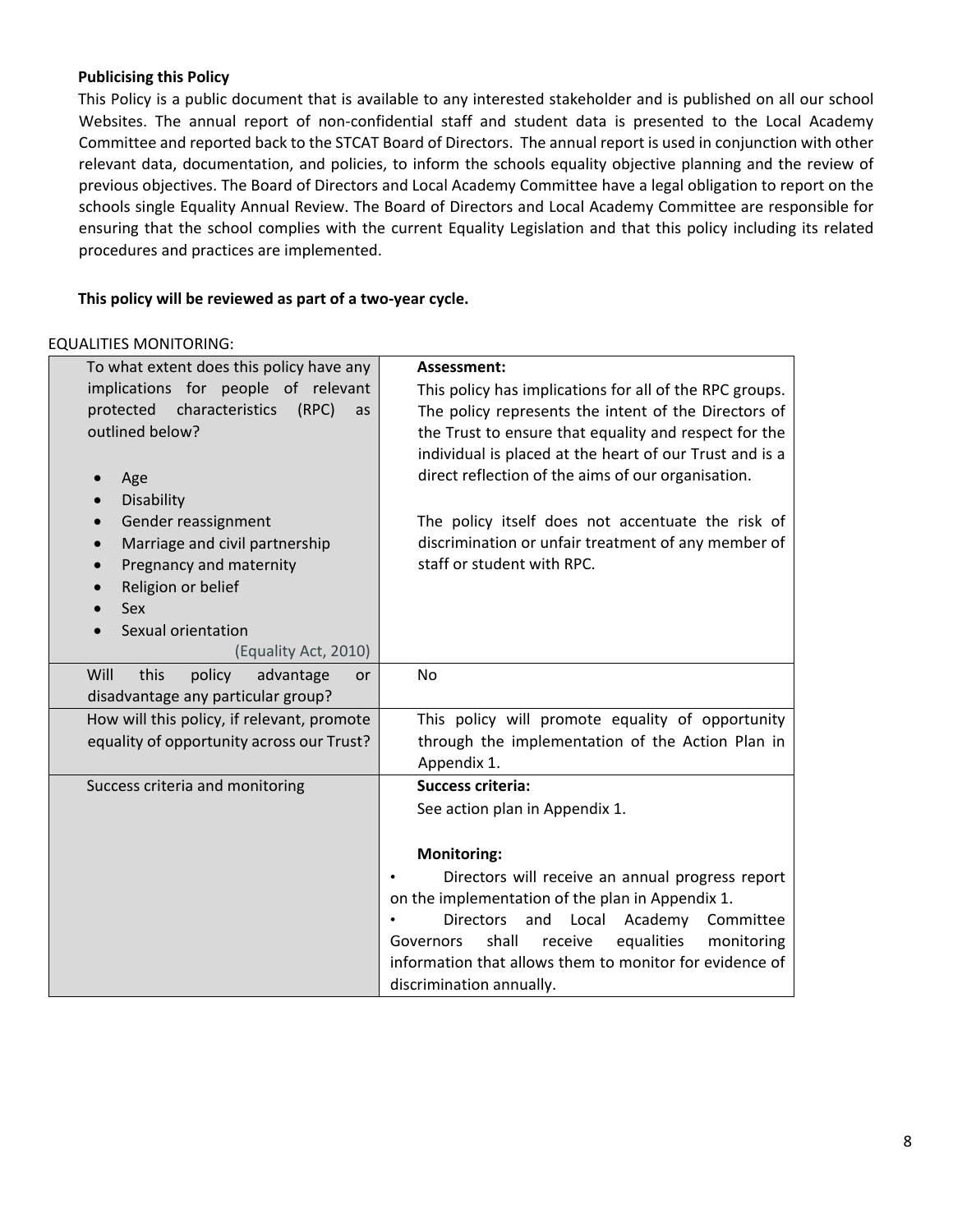## **Appendix 1: ACTION PLAN: ST THOMAS CATHOLIC ACADEMIES TRUST SEPTEMBER 2022 - 2025**

The following action plan outlines what will be achieved in the following years with regards to meeting the Single Equality Duty over the next three years. This plan applies to all schools in our Trust and may be supplemented by a school-specific plan if appropriate. The plan will be developed further by September 2023 as part of the 3-year cycle of this plan, in response to the findings of evaluation processes set out in each section.

| <b>DUTY UNDER</b><br><b>EQUALITY ACT</b>                                                                                              | <b>INTENT</b>                                                                                                                                                                     | <b>IMPLEMENTATION</b><br>How are we going to do it?                                                                                                                                                                                                    | <b>IMPACT</b>                                                                                                                                                                                                                                                                                                           | <b>WHO</b>                                   | WHEN?                                                |
|---------------------------------------------------------------------------------------------------------------------------------------|-----------------------------------------------------------------------------------------------------------------------------------------------------------------------------------|--------------------------------------------------------------------------------------------------------------------------------------------------------------------------------------------------------------------------------------------------------|-------------------------------------------------------------------------------------------------------------------------------------------------------------------------------------------------------------------------------------------------------------------------------------------------------------------------|----------------------------------------------|------------------------------------------------------|
| <b>RACE:</b><br>Tackle racial<br>discrimination                                                                                       | Fully evaluate<br>$\bullet$<br>the nature lived<br>experience of students<br>and staff in our Trust<br>to test for systemic<br>discrimination.                                    | 1. To review behaviour data with<br>reference to ethnicity to ensure<br>that all students are being treated<br>equally.<br>2. To review academic<br>performance indicators                                                                             | • School leaders and all those involved<br>in governance will have a deep<br>understanding of the disparities that<br>may affect our family of schools<br>• School leaders will respond to findings<br>of annual evaluation to integrate<br>actions to tackle discrimination<br>wherever it might occur into            | $SL -$<br>Inclusion                          | Annually by<br>1.12 to feed<br>into Annual<br>Report |
| <b>RACE:</b><br>Promote<br>equality<br>of<br>opportunity<br>Promote<br>relations<br>good<br>between persons of<br>different<br>racial | Drive awareness<br>$\bullet$<br>of race equality<br>Our school<br>$\bullet$<br>staffing community to<br>become increasingly<br>reflective of the<br>diverse community we<br>serve | • Ensure race equality assessment<br>is an active consideration in the<br>development of all policies in all<br>schools<br>• Develop targeted sponsored<br>internships to promote<br>recruitment from communities<br>that reflect our ethnic diversity | improvement plans<br>• All policies in the academy Trust to<br>have an equalities assessment at point<br>of renewal from September 2023<br>onwards<br>• A cohort of interns for the year 2022-<br>23 to be ethnically diverse and a direct<br>consequence of targeted marketing<br>• A cohort of STCAT trainee teachers | CoSec<br>$SL -$<br><b>Training</b><br>and IT | Complete<br>09.25<br>05.23<br>09.25                  |
| groups                                                                                                                                |                                                                                                                                                                                   |                                                                                                                                                                                                                                                        | from September 2025 to increase<br>workforce diversity having progressed<br>through internship programme                                                                                                                                                                                                                | $SL -$<br><b>Training</b><br>and IT          |                                                      |
| <b>DISABILITY:</b><br>Promote<br>of<br>equality<br>opportunity<br>Promote<br>positive attitudes                                       | Drive awareness<br>$\bullet$<br>of disability equality<br>across our schools<br>Further develop<br>$\bullet$<br>our specialist services<br>to students with a                     | • Ensure disability equality<br>assessment is an active<br>consideration in the development<br>of all policies in all schools<br>• Promote opportunities for<br>development of specialist                                                              | • All policies in the academy Trust to<br>have an equalities assessment at point<br>of renewal from September 2023<br>onwards                                                                                                                                                                                           | CoSec                                        | Complete<br>09.25<br>09.25                           |